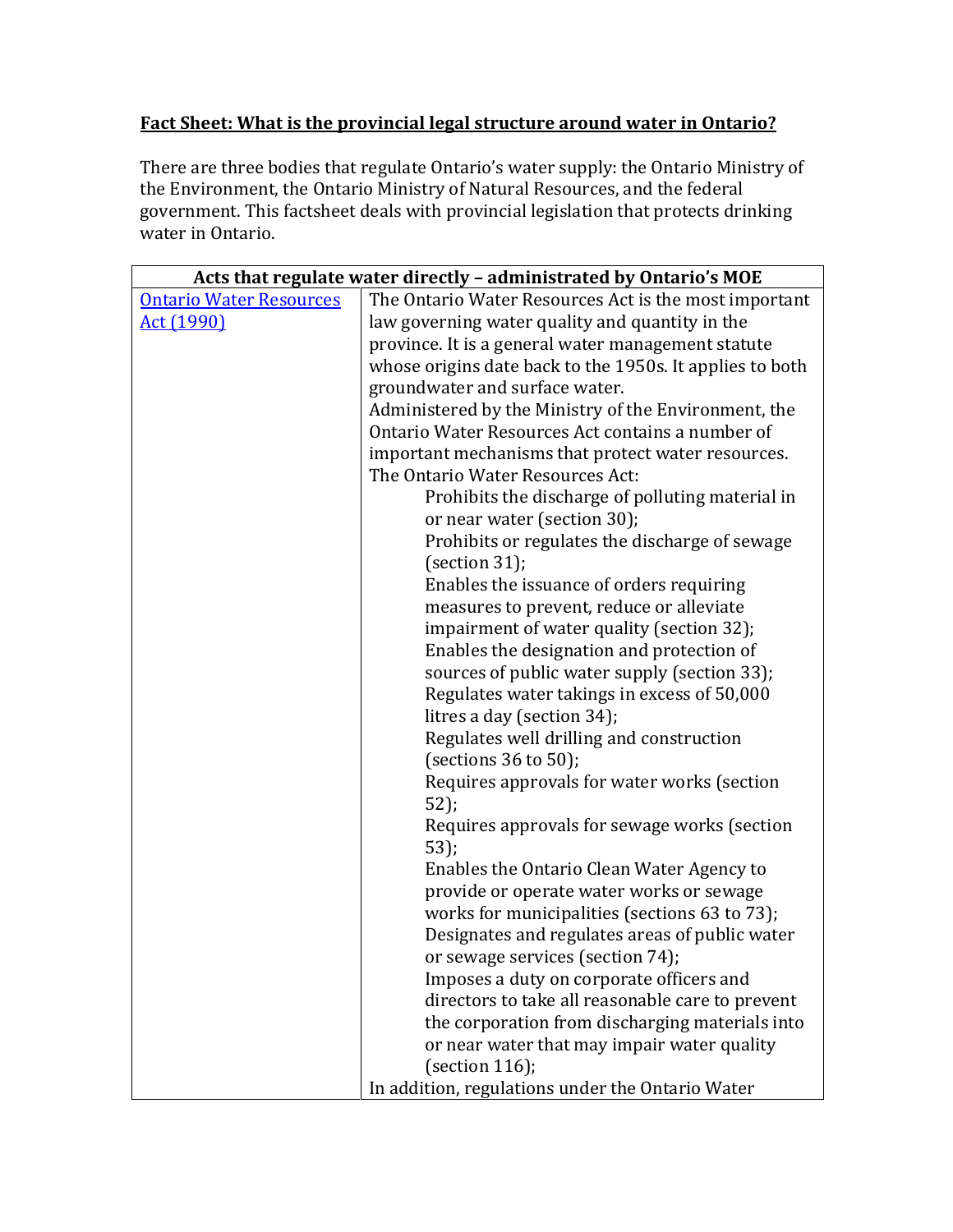|                                               | Resources Act have been enacted on a variety of water-<br>related matters. These include:<br>Water taking and transfers (O.Reg. 285/99);<br>Exempting minor watermain, sewer or<br>stormwater management projects from approval<br>requirements (0.Reg. 525/98);<br>Classifying water works and sewage works,<br>$\bullet$<br>licensing of facility operators and operating<br>standards (O.Reg. 435/93);<br>Licensing of well contractors and technicians<br>$\bullet$                                            |
|-----------------------------------------------|--------------------------------------------------------------------------------------------------------------------------------------------------------------------------------------------------------------------------------------------------------------------------------------------------------------------------------------------------------------------------------------------------------------------------------------------------------------------------------------------------------------------|
|                                               | and requirements for well construction,<br>operation and abandonment (Regulation 903);<br>and<br>Contraventions by secured creditors, receivers<br>and trustees in bankruptcy (O.Reg.299/02).<br>For more information on water taking (0. Reg. 285/99)<br>in Ontario, see the Water Taking FAQ.                                                                                                                                                                                                                    |
|                                               | The Ontario Water Resources Act makes it an offence to<br>contravene either the Act, regulations, orders, licenses,<br>permits or approvals under the Act (section 107).<br>Various penalties -- fines, jail terms, profit-stripping,<br>restitution, restoration orders, forfeiture or license<br>suspension -- may be imposed against individuals or<br>corporations convicted under the Act (sections 108 to<br>112). In addition to prosecution, administrative<br>penalties may be available (section 106.1). |
| <b>Environmental Protection</b><br>Act (1990) | The Environmental Protection Act is the principal<br>pollution control statute in Ontario. It is used<br>interchangeably with the Ontario Water Resources Act<br>to address sources of water pollution. The Act contains<br>a number of general provisions that can be used to<br>protect surface water and groundwater against<br>contamination.                                                                                                                                                                  |
|                                               | The Environmental Protection Act:<br>Prohibits discharges of contaminants into the<br>natural environment in an amount,<br>concentration or level in excess of prescribed<br>regulatory standards (section 6);<br>Authorizes the issuance of binding<br>administrative orders to prevent, control,<br>minimize or remediate discharges of<br>contaminants into the natural environment                                                                                                                             |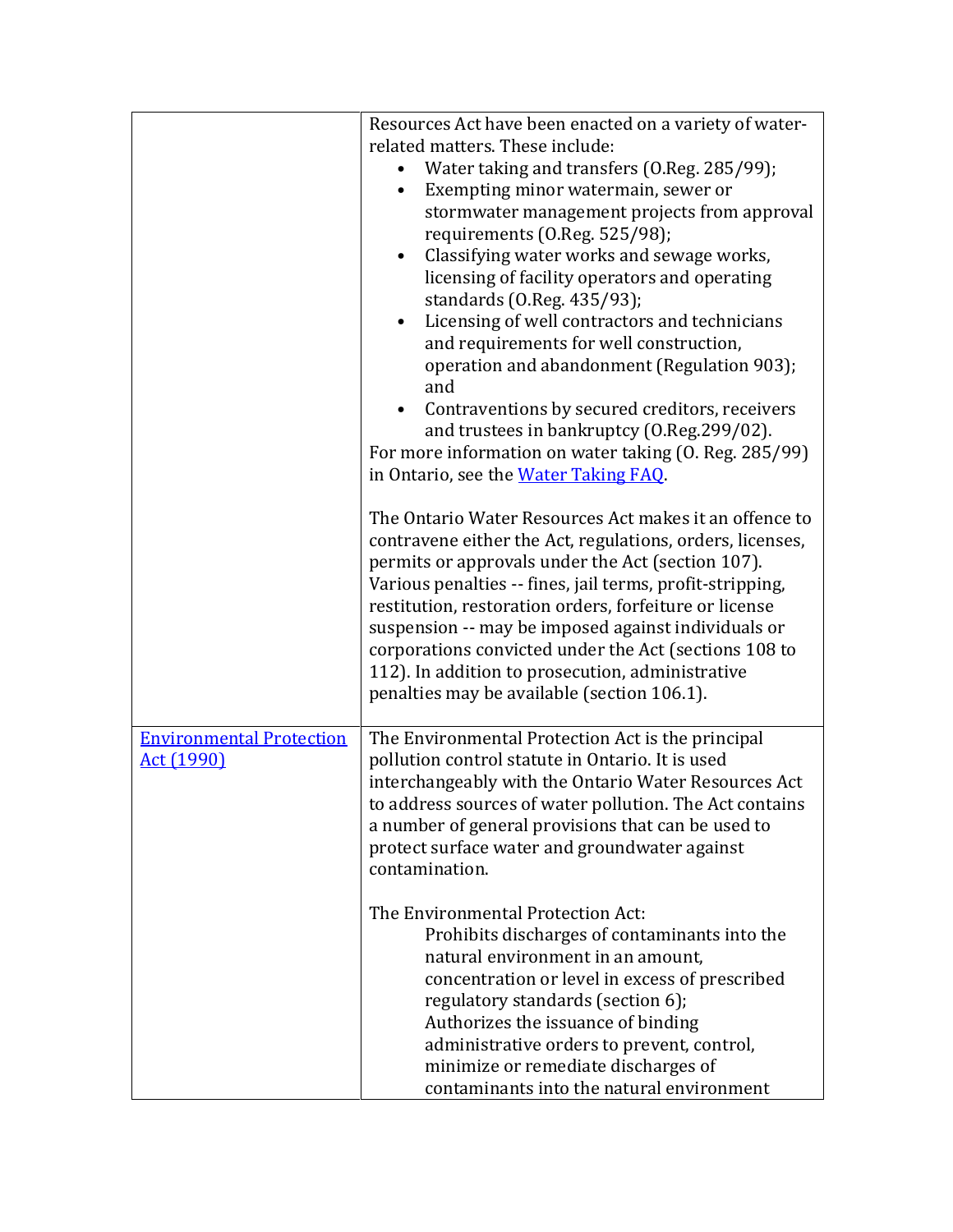| (sections 7 to 12, sections 17 to 18, section 97,                                                             |  |
|---------------------------------------------------------------------------------------------------------------|--|
| Part XI and Part XIV);                                                                                        |  |
| Prohibits the discharge of contaminants into the                                                              |  |
| natural environment that cause or are likely to                                                               |  |
| cause an adverse effect (section 14);                                                                         |  |
| Regulates the approval, construction, operation                                                               |  |
| and closure of waste disposal sites and waste                                                                 |  |
| management systems (Part V);                                                                                  |  |
| Imposes duties to report and clean up pollutant                                                               |  |
| spills and imposes civil liability for loss or                                                                |  |
| damage arising from spills (Part X);                                                                          |  |
| Authorizes conditions of approval (including                                                                  |  |
| permits and approvals under the Ontario Water                                                                 |  |
| Resources Act) which require proponents to                                                                    |  |
| provide financial assurance to secure                                                                         |  |
| performance of environmental protection                                                                       |  |
| measures (Part XII);                                                                                          |  |
| Imposes a duty on corporate officers and                                                                      |  |
| directors to take all reasonable care to prevent                                                              |  |
| the corporation from causing or permitting                                                                    |  |
| unlawful discharges of contaminants into the                                                                  |  |
| natural environment (section 194).                                                                            |  |
| In addition, the Environmental Protection Act creates                                                         |  |
| broad regulation-making authority on a long list of                                                           |  |
| environmental matters (sections 175.1 to 177). This                                                           |  |
| authority has been used to enact water-related                                                                |  |
| regulations such as:                                                                                          |  |
| Deep Well Disposal (Regulation 341),                                                                          |  |
| Discharge of Sewage from Pleasure Boats<br>$\bullet$                                                          |  |
| (Regulation 343),                                                                                             |  |
| Marina Facilities (Regulation 351),                                                                           |  |
| Sewage Systems (Regulations 358 and 359).                                                                     |  |
|                                                                                                               |  |
| The Ministry of the Environment has also used the                                                             |  |
| Environmental Protection Act, rather than the Ontario                                                         |  |
| Water Resources Act, to enact regulations for limiting<br>discharges into waterways from different industrial |  |
|                                                                                                               |  |
| sectors. Under the Municipal Industrial Strategy for<br>Abatement (MISA) program, regulations have been set   |  |
| to control pollution from the petroleum industry in                                                           |  |
| Ontario, the pulp and paper industry, metal mining,                                                           |  |
| industrial metals, metal casting, organic chemical and                                                        |  |
| manufacturing, inorganic chemical industry, iron and                                                          |  |
| steel manufacturing industry and the electrical power                                                         |  |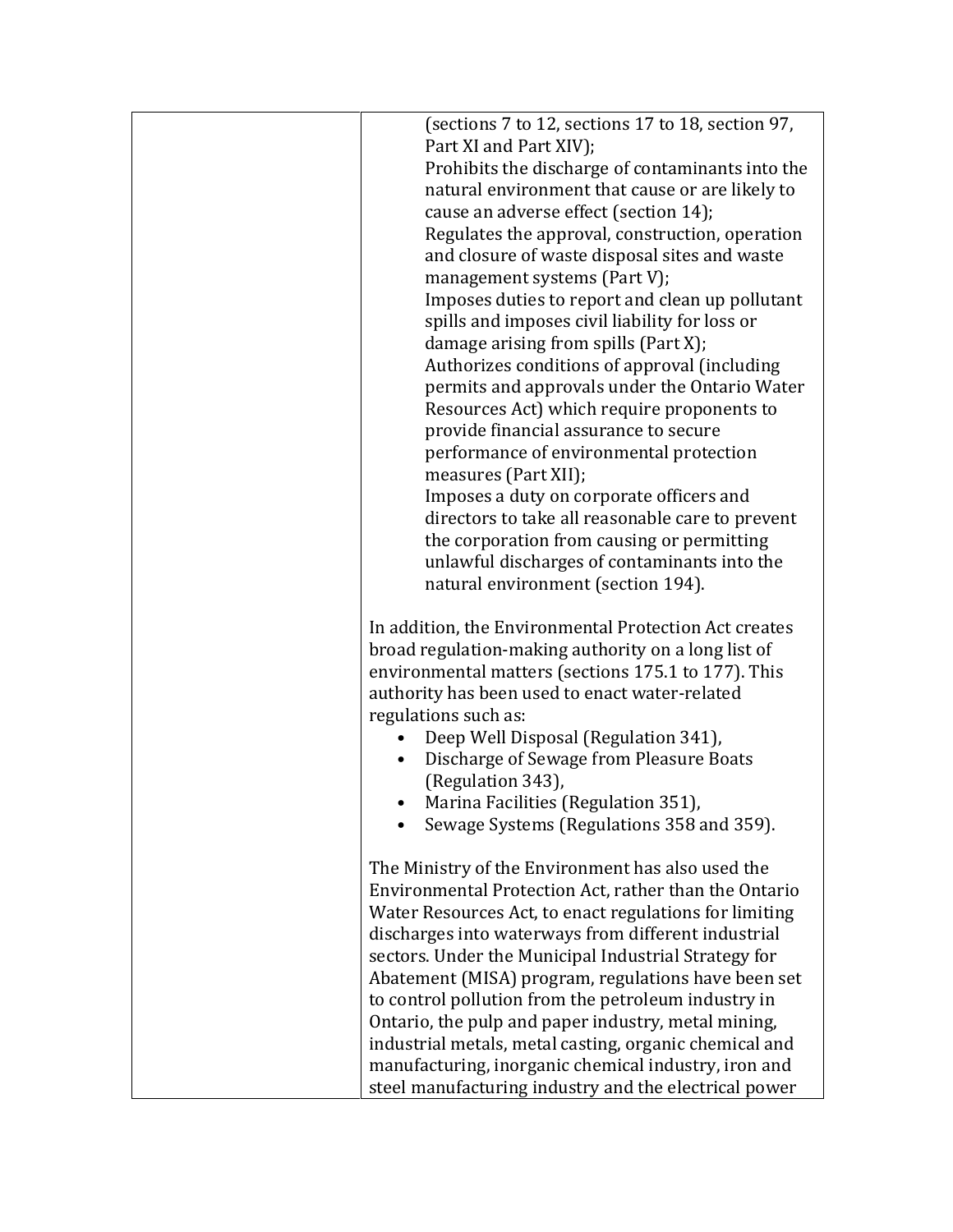|                                               | generating industry.                                                                                                                                                                                                                                                                                                                                                                                                                                                                                                                                                                                                                                                                                                                                                                                     |
|-----------------------------------------------|----------------------------------------------------------------------------------------------------------------------------------------------------------------------------------------------------------------------------------------------------------------------------------------------------------------------------------------------------------------------------------------------------------------------------------------------------------------------------------------------------------------------------------------------------------------------------------------------------------------------------------------------------------------------------------------------------------------------------------------------------------------------------------------------------------|
|                                               | The Environmental Protection Act makes it an offence<br>to contravene either the Act, regulations, orders,<br>licenses, permits or approvals under the Act (section<br>186). Various penalties - fines, jail terms, profit<br>stripping, restitution, remedial orders, forfeiture or<br>license suspension - may be imposed against<br>individuals or corporations upon conviction under the<br>Environmental Protection Act (sections 187 to 193).<br>Administrative penalties may also be available (section<br>$182.1$ ).                                                                                                                                                                                                                                                                             |
| Environmental<br><b>Assessment Act (1990)</b> | The Environmental Assessment Act is Ontario's<br>primary environmental planning statute.                                                                                                                                                                                                                                                                                                                                                                                                                                                                                                                                                                                                                                                                                                                 |
|                                               | The general rule is that public sector undertakings<br>(such as provincial or municipal projects) are caught by<br>the Environmental Assessment Act unless exempted.<br>Conversely, private sector undertakings are not caught<br>by the Environmental Assessment Act unless they are<br>specifically designated by regulations as undertakings<br>to which the Act applies. For example, private proposals<br>to establish or expand waste disposal sites are typically<br>designated under the Act.                                                                                                                                                                                                                                                                                                    |
|                                               | If caught by the Act, proponents are generally required<br>to identify and evaluate ecological, social, cultural and<br>economic impacts that may be caused by the<br>undertaking and its alternatives. Such undertakings<br>cannot proceed unless the proponent completes the<br>required environmental assessment with agency and<br>public input, and receives approval to proceed from the<br>Minister of the Environment. The Minister may reject<br>environmentally unsound undertakings, or may<br>approve environmentally sound undertakings, subject<br>to terms and conditions that prevent, reduce or<br>mitigate adverse environmental effects. The Minister<br>also has the power to refer the matter, in whole or in<br>part, to the Environmental Review Tribunal for public<br>hearings. |
|                                               | In addition, the Ministry of the Environment has used<br>the Environmental Assessment Act to approve "Class<br>Environmental Assessments", which prescribe<br>streamlined planning procedures for certain defined                                                                                                                                                                                                                                                                                                                                                                                                                                                                                                                                                                                        |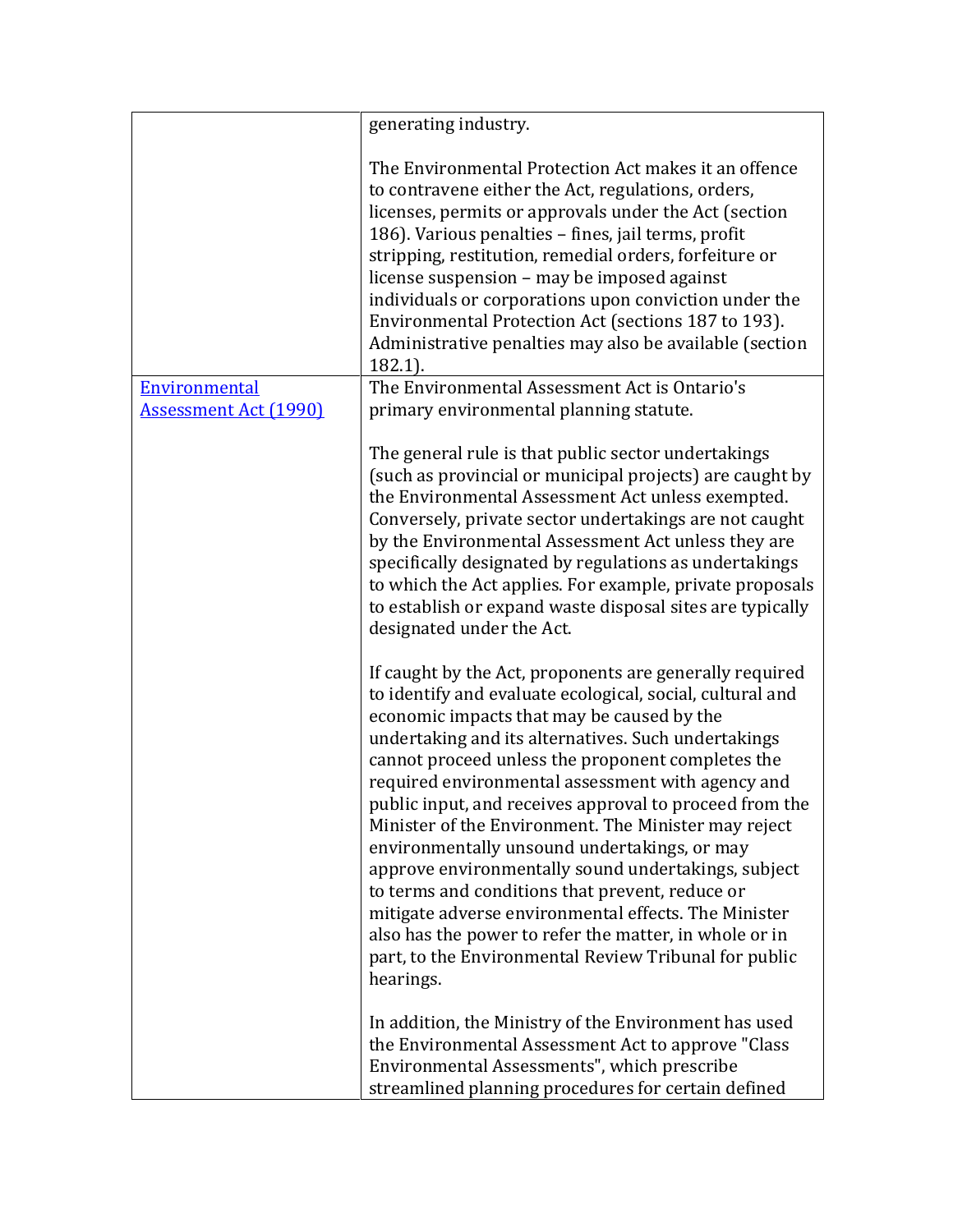|                                | classes of projects. Unlike the individual environmental   |
|--------------------------------|------------------------------------------------------------|
|                                | assessment process, the proponent of a class               |
|                                | environmental assessment project follows the               |
|                                | prescribed planning process without the need for           |
|                                | project-specific approval from the Minister of the         |
|                                | Environment or the Environmental Review Tribunal.          |
|                                |                                                            |
|                                | Most class environmental assessments, however,             |
|                                | include "bump up" provisions that allow the Minister to    |
|                                | order proponents to carry out an individual assessment     |
|                                | of particularly significant or controversial projects.     |
|                                |                                                            |
|                                | The Minister of the Environment has approved a class       |
|                                | environmental assessment process for municipal road,       |
|                                |                                                            |
|                                | water, and sewage and stormwater projects. For water       |
|                                | projects, the purpose of the municipal class               |
|                                | environmental assessment is to ensure that projects        |
|                                | will be "undertaken to address problems affecting the      |
|                                | operation and efficiency of existing water systems, to     |
|                                | accommodate future growth of communities, or to            |
|                                | address water source contamination problems."              |
| <b>Municipal Water and</b>     | Transferred ownership of some 230 provincially-            |
|                                |                                                            |
| <b>Sewage Transfer Act</b>     | owned water and wastewater plants from OCWA to             |
| (1997)                         | municipalities. With the transfer, virtually all water and |
|                                | wastewater systems in Ontario are now owned and            |
|                                | controlled by the municipality in which they are           |
|                                | situated. At the time of the transfer, many                |
|                                | municipalities chose to continue to use OCWA for           |
|                                | operations.                                                |
| <b>Safe Drinking Water Act</b> | The purpose of the Safe Drinking Water Act is to protect   |
|                                |                                                            |
| (2002)                         | human health through the control and regulation of         |
|                                | drinking water systems and drinking water testing.         |
|                                | Building on existing policy and practice in Ontario's      |
|                                | treatment and distribution of drinking water, the Safe     |
|                                | Drinking Water Act requires that all municipal drinking    |
|                                | water systems obtain an approval from the Director of      |
|                                | the Ministry of the Environment in order to operate.       |
|                                | Operators are required to be trained and certified to      |
|                                |                                                            |
|                                | provincial standards. The Act also provides legally        |
|                                | binding standards for testing of drinking water and        |
|                                | requires that testing be done in licensed and accredited   |
|                                | laboratories.                                              |
| <b>Sustainable Water and</b>   | Sustainable Water and Sewage Systems Act, 2002             |
| <b>Sewage Systems Act</b>      | (SWSSA) was passed in 2002 but never proclaimed. Its       |
| (2002)                         | regulations would have required municipalities to          |
|                                |                                                            |
|                                | develop full-cost recovery plans and set their water and   |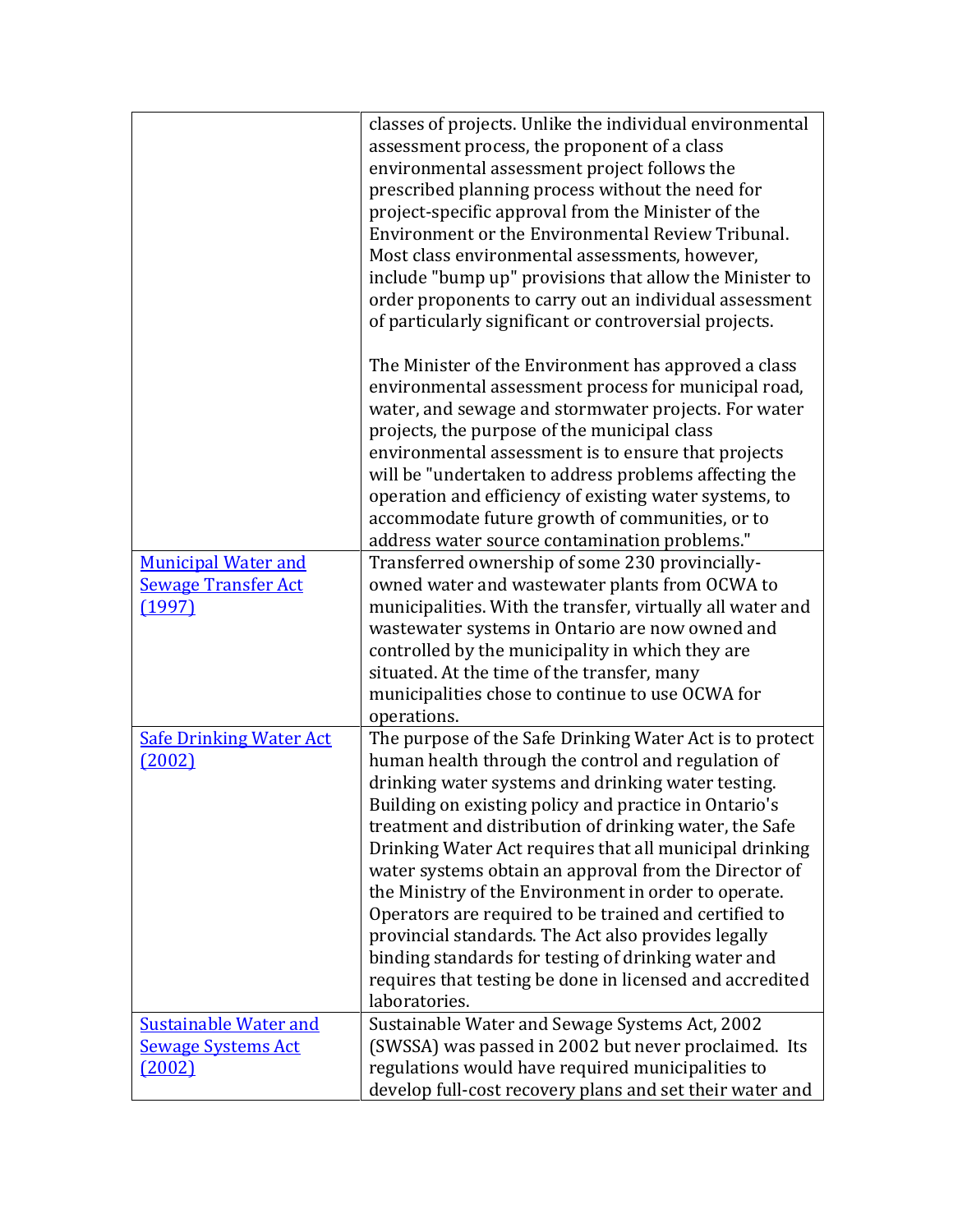|                                          | wastewater rates accordingly. These were to be based<br>on asset management plans. Since this Act was never<br>proclaimed, it will be deemed to be repealed upon the<br>next sitting of the Legislature in late 2012 or early<br>2013. Instead drinking water financial plans are<br>required under 2007 regulations passed under the Safe<br>Drinking Water Act. In addition, new legislation (the<br><b>Ontario Water Opportunities and Water Conservation</b><br>Act) passed in 2007 includes authority to develop<br>regulations for municipal water sustainability plans<br>which would be broader than the SDWA financial plans<br>and which would be required to include wastewater<br>and storm water in addition to drinking water financial<br>and asset planning.                                        |
|------------------------------------------|---------------------------------------------------------------------------------------------------------------------------------------------------------------------------------------------------------------------------------------------------------------------------------------------------------------------------------------------------------------------------------------------------------------------------------------------------------------------------------------------------------------------------------------------------------------------------------------------------------------------------------------------------------------------------------------------------------------------------------------------------------------------------------------------------------------------|
| <b>Nutrient Management Act</b><br>(2002) | The Nutrient Management Act, 2002 and its regulations<br>require farm operators to develop nutrient<br>management strategies as part of source water<br>protection. Large livestock operators in Ontario had to<br>be in compliance with the Act by the end of 2005. The<br>legislation, and source protection in general, has an<br>impact on the quality of water that municipalities draw,<br>and therefore on their costs to treat it.                                                                                                                                                                                                                                                                                                                                                                          |
| Clean Water Act (2006)                   | Ontario's Clean Water Act helps protect drinking water<br>with a multi-barrier approach that stops contaminants<br>from entering sources of drinking water - lakes, rivers<br>and aquifers.<br>Ontario's Clean Water Act:<br>(a) requires that local communities - through local<br>Source Protection Committees - assess existing and<br>potential threats to their water, and that they set out<br>and implement the actions needed to reduce or<br>eliminate these threats<br>(b) empowers communities to take action to prevent<br>threats from becoming significant<br>(c) requires public participation on every local source<br>protection plan - the planning process for source<br>protection is open to anyone in the community<br>(d) requires that all plans and actions are based on<br>sound science. |
|                                          | The Clean Water Act also introduces the Ontario<br>Drinking Water Stewardship Program, which offers<br>financial assistance to farmers, landowners, and small<br>or medium businesses for activities that reduce threats                                                                                                                                                                                                                                                                                                                                                                                                                                                                                                                                                                                            |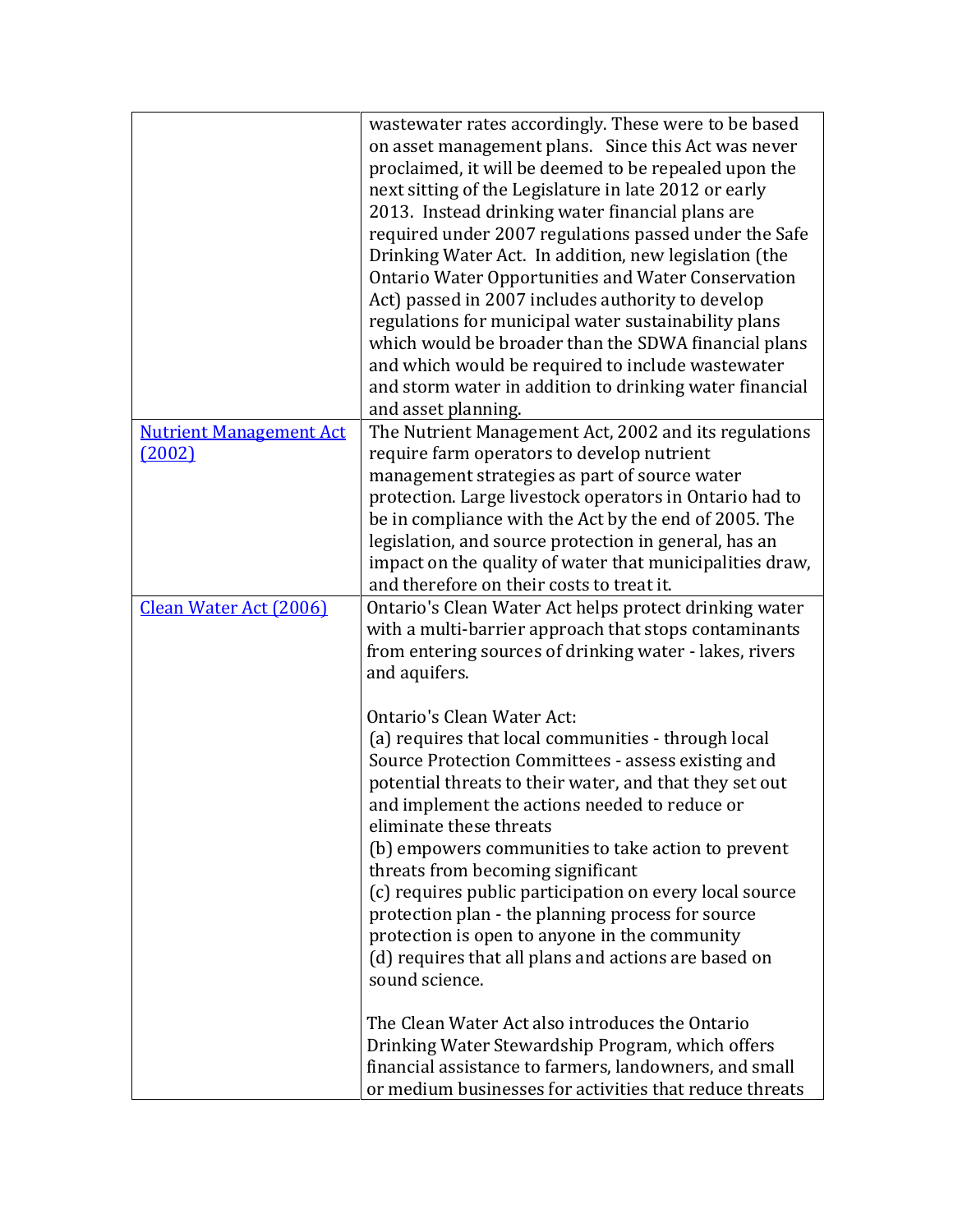|                                                                           | to local drinking water sources.                                                                                                                                                                                                                                                                                                                                                                                                                                                                                                                                                                                                                                                                                                                                                                                                                                                                                                                                                                                                                                                                                                                                                                                                                                        |
|---------------------------------------------------------------------------|-------------------------------------------------------------------------------------------------------------------------------------------------------------------------------------------------------------------------------------------------------------------------------------------------------------------------------------------------------------------------------------------------------------------------------------------------------------------------------------------------------------------------------------------------------------------------------------------------------------------------------------------------------------------------------------------------------------------------------------------------------------------------------------------------------------------------------------------------------------------------------------------------------------------------------------------------------------------------------------------------------------------------------------------------------------------------------------------------------------------------------------------------------------------------------------------------------------------------------------------------------------------------|
|                                                                           | As of 2012, Source Protection Plans from nineteen<br>source protection planning regions are being filed with<br>the Ontario Minister of the Environment for approval.<br>Key regulations under the Clean Water Act:<br>O. Reg. $287/07$ – General definitions<br>$0.$ Reg. $231/07$ – Service of Documents<br>O. Reg. 284/07 - Source Protection Areas and Regions<br>O. Reg. 288/07 - Source Protection Committees                                                                                                                                                                                                                                                                                                                                                                                                                                                                                                                                                                                                                                                                                                                                                                                                                                                     |
| <b>Water Opportunities and</b><br><b>Water Conservation Act</b><br>(2010) | The purposes of the Act are,<br>(a) to foster innovative water, wastewater and<br>stormwater technologies, services and practices in the<br>private and public sectors;<br>(b) to create opportunities for economic development<br>and clean-technology jobs in Ontario; and<br>(c) to conserve and sustain water resources for<br>present and future generations.<br><b>Same</b><br>(2) For greater certainty, the purposes of this Act do<br>not include the privatization of publicly owned water,<br>wastewater and stormwater services.<br><b>Targets</b><br>2. (1) The Minister of the Environment may, to<br>further the purposes of this Act, establish aspirational<br>targets in respect of the conservation of water and any<br>other matter the Minister considers advisable.<br><b>Publication</b><br>(2) The Minister shall publish targets established<br>under this section on the environmental registry<br>established under section 5 of the Environmental Bill of<br>Rights, 1993, together with a summary of the<br>information the Minister relied on to establish each<br>target.<br>Other targets<br>(3) The authority to establish targets under this<br>section is in addition to any other authority to establish<br>targets under this Act. |
|                                                                           |                                                                                                                                                                                                                                                                                                                                                                                                                                                                                                                                                                                                                                                                                                                                                                                                                                                                                                                                                                                                                                                                                                                                                                                                                                                                         |
|                                                                           | Acts that regulate water directly - administered by Ontario's MNR                                                                                                                                                                                                                                                                                                                                                                                                                                                                                                                                                                                                                                                                                                                                                                                                                                                                                                                                                                                                                                                                                                                                                                                                       |
| <b>Lakes and Rivers</b>                                                   | The purposes of this Act are to provide for,                                                                                                                                                                                                                                                                                                                                                                                                                                                                                                                                                                                                                                                                                                                                                                                                                                                                                                                                                                                                                                                                                                                                                                                                                            |
| <b>Improvement Act (1990)</b>                                             | (a) the management, protection, preservation and use<br>of the waters of the lakes and rivers of Ontario and the                                                                                                                                                                                                                                                                                                                                                                                                                                                                                                                                                                                                                                                                                                                                                                                                                                                                                                                                                                                                                                                                                                                                                        |

 $\mathbf l$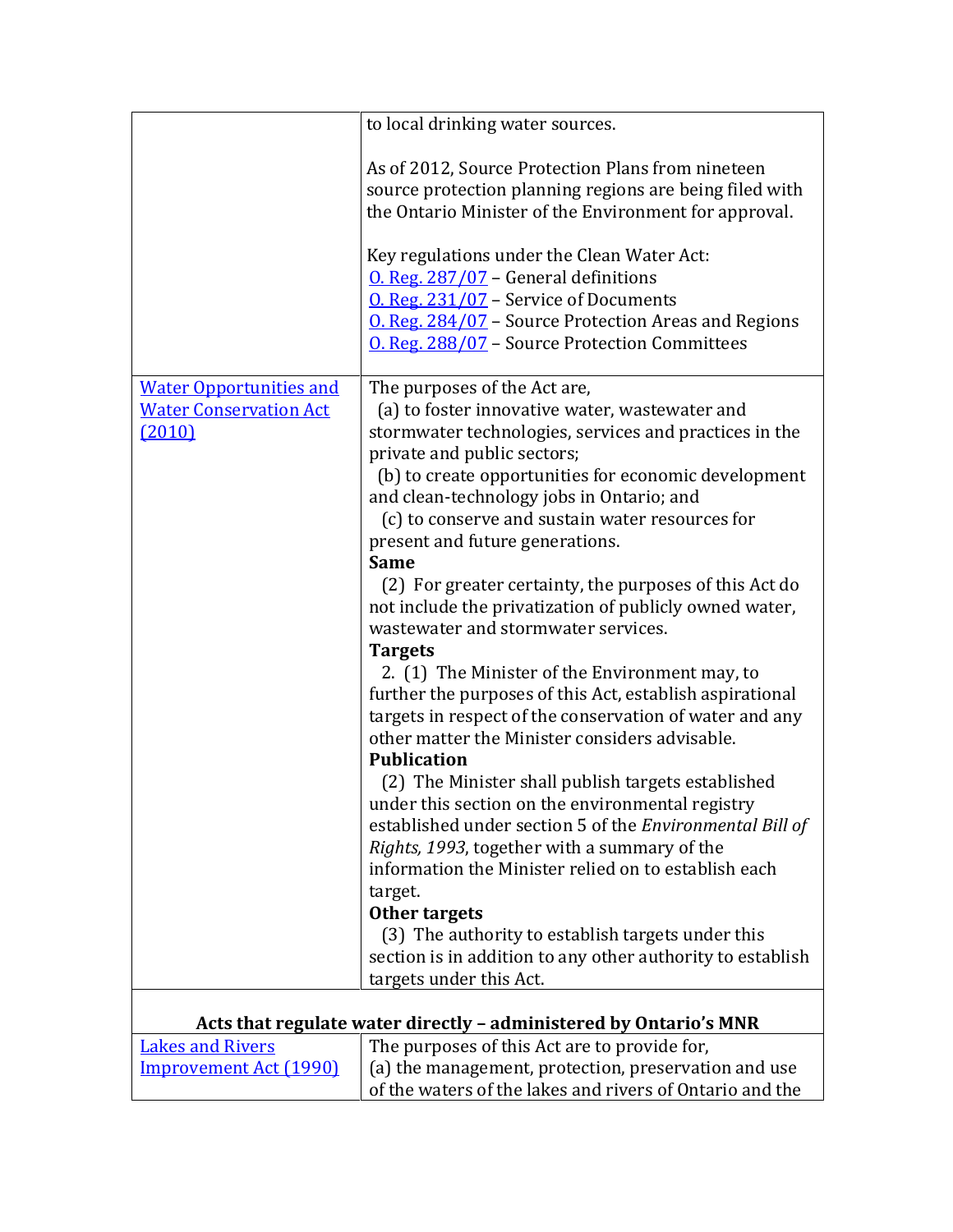|                                 | land under them;                                                |
|---------------------------------|-----------------------------------------------------------------|
|                                 | (b) the protection and equitable exercise of public             |
|                                 | rights in or over the waters of the lakes and rivers of         |
|                                 | Ontario;                                                        |
|                                 | (c) the protection of the interests of riparian owners;         |
|                                 | (d) the management, perpetuation and use of the fish,           |
|                                 | wildlife and other natural resources dependent on the           |
|                                 | lakes and rivers;                                               |
|                                 | (e) the protection of the natural amenities of the lakes        |
|                                 | and rivers and their shores and banks; and                      |
|                                 | (f) the protection of persons and of property by                |
|                                 | ensuring that dams are suitably located, constructed,           |
|                                 | operated and maintained and are of an appropriate               |
|                                 | nature with regard to the purposes of clauses (a) to (e).       |
| <b>Conservation Authorities</b> | Empowers the 36 Conservation Authorities to establish           |
| <u>Act (1990)</u>               | and undertake programs designed to further                      |
|                                 | conservation, restoration, development and                      |
|                                 | management of natural resources other than gas, oil,            |
|                                 | coal, and minerals, such as drinking water.                     |
| Public Lands Act (1990)         | Applies to Crown land use planning, lands management,           |
|                                 | sales, development etc.                                         |
| The MNR is an integral          | The Ontario Water Resources Act, the Planning Act, the          |
| partner in administering        | Safeguarding and Sustaining Ontario's Water Act, the            |
| these Acts along with           | Clean Water Act, the Emergency Management and Civil             |
| other provincial                | <b>Protection Act, Federal Fisheries Act, and the Navigable</b> |
| Ministries or Federal           | <b>Waters Protection Act.</b>                                   |
| Departments:                    |                                                                 |
|                                 |                                                                 |
|                                 |                                                                 |
|                                 |                                                                 |
|                                 | Miscellaneous Acts that regulate water indirectly               |
| Planning Act (1990)             | A wide-ranging Act, the scope of which includes the             |
|                                 | supply, efficient use and conservation of energy and            |
|                                 | water; the protection of ecological systems, including          |
|                                 | natural areas, features and functions; the protection of        |
|                                 | the agricultural resources of the Province; the                 |
|                                 | conservation and management of natural resources and            |
|                                 | the mineral resource base; and the adequate provision           |
|                                 | and efficient use of communication, transportation,             |
|                                 | sewage and water services and waste management                  |
|                                 | systems.                                                        |
|                                 |                                                                 |
|                                 |                                                                 |

This Act allows the promulgation of Provincial policy statements and also allows the Province to **delegate** its powers to lower-tier governments.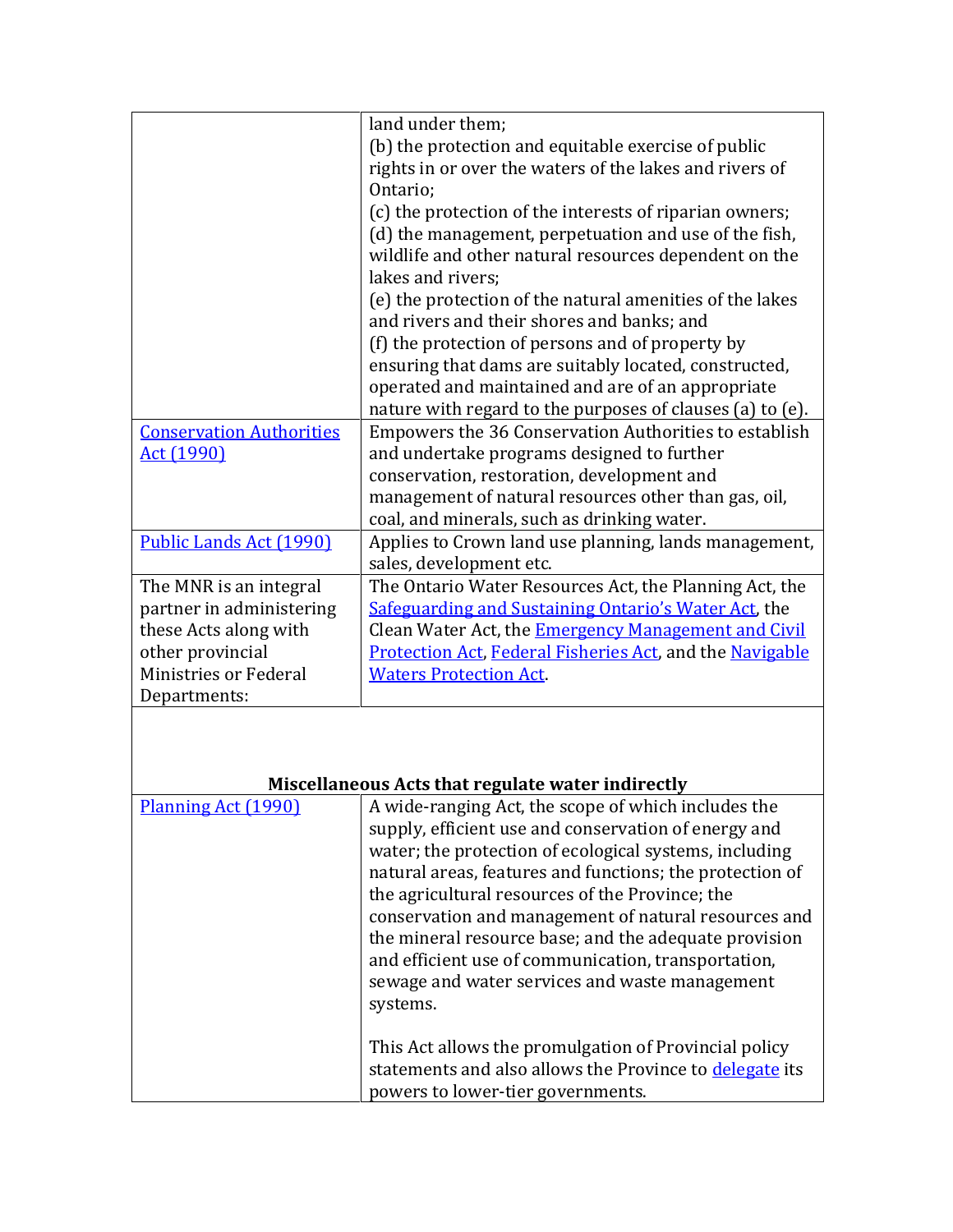| Development                      | Established the Walkerton Clean Water Centre under O.                                            |
|----------------------------------|--------------------------------------------------------------------------------------------------|
| <b>Corporations Act (1990)</b>   | Reg. 304/04                                                                                      |
| <b>Environmental Bill of</b>     | The purposes of this Act are,                                                                    |
| <b>Rights (1993)</b>             | (a) to protect, conserve and, where reasonable, restore                                          |
|                                  | the integrity of the environment by the means provided                                           |
|                                  | in this Act;                                                                                     |
|                                  | (b) to provide sustainability of the environment by the                                          |
|                                  | means provided in this Act; and                                                                  |
|                                  | (c) to protect the right to a healthful environment by                                           |
|                                  | the means provided in this Act.                                                                  |
|                                  | The purposes set out in subsection (1) include the                                               |
|                                  | following:                                                                                       |
|                                  | 1. The prevention, reduction and elimination of the use,                                         |
|                                  | generation and release of pollutants that are an                                                 |
|                                  | unreasonable threat to the integrity of the environment.                                         |
|                                  | 2. The protection and conservation of biological,                                                |
|                                  | ecological and genetic diversity.                                                                |
|                                  | 3. The protection and conservation of natural resources,                                         |
|                                  | including plant life, animal life and ecological systems.                                        |
|                                  | 4. The encouragement of the wise management of our                                               |
|                                  | natural resources, including plant life, animal life and                                         |
|                                  | ecological systems.                                                                              |
|                                  | 5. The identification, protection and conservation of                                            |
|                                  | ecologically sensitive areas or processes.                                                       |
|                                  | In order to fulfill the purposes set out in subsections (1)                                      |
|                                  | and (2), the Act provides,                                                                       |
|                                  | (a) means by which residents of Ontario may                                                      |
|                                  | participate in the making of environmentally significant                                         |
|                                  | decisions by the Government of Ontario;                                                          |
|                                  | (b) increased accountability of the Government of                                                |
|                                  | Ontario for its environmental decision-making;                                                   |
|                                  | (c) increased access to the courts by residents of                                               |
|                                  | Ontario for the protection of the environment; and                                               |
|                                  | (d) enhanced protection for employees who take action                                            |
|                                  | in respect of environmental harm.                                                                |
| <b>Capital Investment Plan</b>   | Created the Ontario Clean Water Agency (OCWA),                                                   |
| Act (1993)                       | which took over the Provincial Ministry of<br>Environment's role as direct owner and operator of |
|                                  | water systems. The Act also prevents a municipality                                              |
|                                  | from transferring ownership of water-related assets to                                           |
|                                  | anyone but another municipality without repaying                                                 |
|                                  | provincial subsidies for all of its water-related assets.                                        |
| <b>Savings and Restructuring</b> | This Act brought about the amalgamation of many                                                  |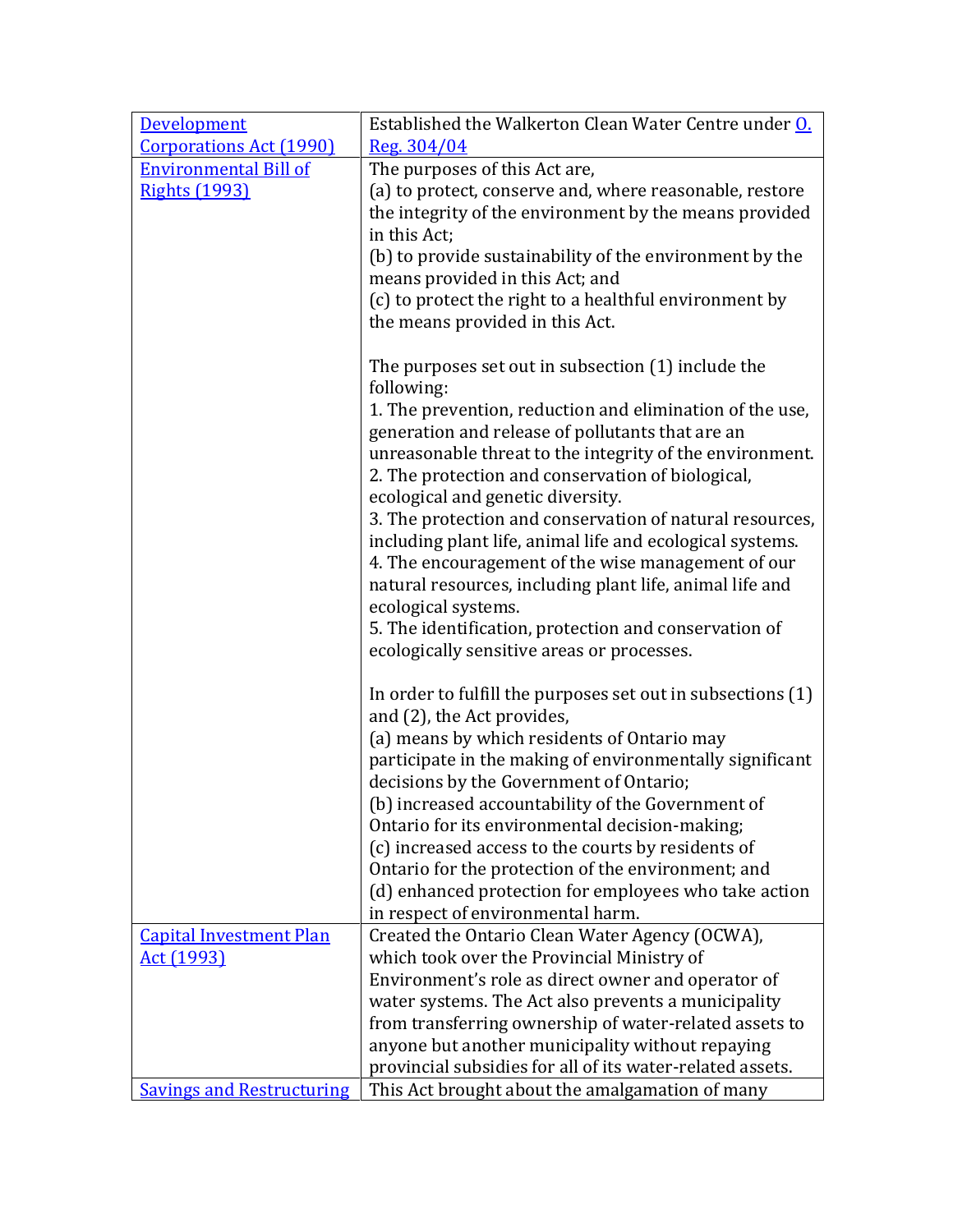| Act (1995)                                                  | municipalities. In most cases, this has led to a parallel                                                     |
|-------------------------------------------------------------|---------------------------------------------------------------------------------------------------------------|
|                                                             | consolidation of the ownership of water and                                                                   |
|                                                             | wastewater systems, although not necessarily the                                                              |
|                                                             | consolidation of operators or the integration of water                                                        |
|                                                             | operations with wastewater operations.                                                                        |
| <b>Energy Competition Act</b>                               | This Act had the indirect effect of uniting the water and                                                     |
| (1998)                                                      | wastewater functions in municipalities in which a                                                             |
|                                                             | public utilities commission (PUC) had previously                                                              |
|                                                             | provided electricity distribution and drinking water.                                                         |
|                                                             | The Act required municipal councils to set up electricity                                                     |
|                                                             | distribution companies, which resulted in the                                                                 |
|                                                             | disbandment of almost all PUCs. Municipalities                                                                |
|                                                             | generally decided to re-integrate water treatment into                                                        |
|                                                             | the municipal structure, with some choosing to contract                                                       |
|                                                             | out service delivery.                                                                                         |
| <b>Municipal Act (2001)</b>                                 | In this Act (and other Acts), the Province of Ontario                                                         |
|                                                             | gave municipalities in the province powers and duties                                                         |
|                                                             | to regulate with regard to matters under their                                                                |
|                                                             | jurisdiction. Municipal jurisdiction includes public<br>utilities, and the health and environment of the      |
|                                                             | municipality. The powers granted under the Act include                                                        |
|                                                             | the ability for municipalities to finance their water                                                         |
|                                                             | systems through the use of debentures and reserves.                                                           |
| Places to Grow Act (2005)                                   | Directs communities to develop in ways that should                                                            |
|                                                             | help to prevent the further development of small,                                                             |
|                                                             | scattered low-density communities that are costly to                                                          |
|                                                             | service.                                                                                                      |
| Greenbelt Act (2005)                                        | Encourages more compact land use by creating a                                                                |
|                                                             | "greenbelt" in the Greater Golden Horseshoe (the area                                                         |
|                                                             | extending from the Niagara River around western Lake                                                          |
|                                                             | Ontario to Peterborough and Cobourg). Like the Places                                                         |
|                                                             | to Grow Act, this should help prevent the further                                                             |
|                                                             | development of small, far flung communities that are                                                          |
|                                                             | costly to serve.                                                                                              |
|                                                             |                                                                                                               |
|                                                             | Water Regulation under the Health Protection and Promotion Act                                                |
| <b>Health Protection and</b><br><b>Promotion Act (1990)</b> | The guiding purpose of the HPPA is to: provide for the<br>organization and delivery of public health programs |
|                                                             | and services, the prevention of the spread of disease                                                         |
| See also the <b>Ontario</b>                                 | and the promotion and protection of the health of the                                                         |
| <b>Public Health Standards</b>                              | people of Ontario.                                                                                            |
|                                                             |                                                                                                               |
|                                                             | Specific Sections that are relevant to drinking water                                                         |
|                                                             | are: Part III (Community Health Protection), Part IV                                                          |
|                                                             | (Communicable Diseases), and Part VI.1 (Provincial                                                            |